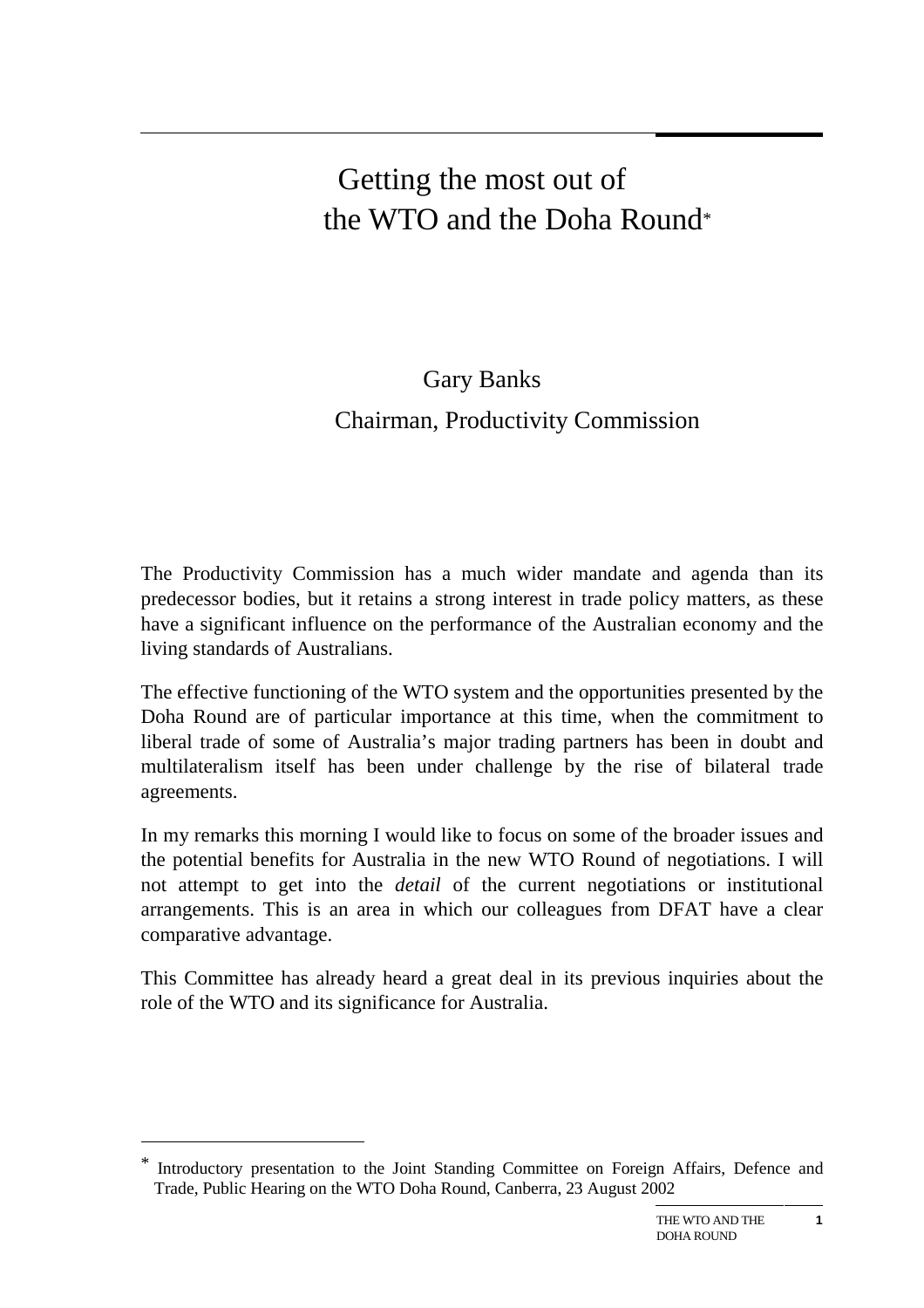## The benefits of multilateralism

A point that deserves re-emphasising in the context of the new negotiating round is that the contribution of the GATT/WTO system has come as much from the order and stability that it brought to international trading relations — following the chaos of the 1930s — as from the reductions in trade barriers through successive negotiating rounds, important as these have been.

In particular, the  $1<sup>st</sup>$  Article of the General Agreement — the MFN or nondiscrimination clause — has played a key role in reducing trade conflict among nations, promoting efficient trade flows and reducing transaction costs.

It has been of particular value to countries like Australia that lack economic negotiating clout. Trade is important to Australia's economic prosperity. But since we account for just 1 per cent of total world trade, we have little bearing on the prosperity of most other nations. The MFN rule has nevertheless allowed us to benefit automatically from the trade deals of others (in a way that does not happen in regional or other preferential trade deals).

Australia's interests have also been well served by the upgrading of the dispute settlement mechanisms within the WTO, overcoming the previous anomaly in which offending countries could veto the outcome.

Australia has accordingly been very supportive of the multilateral trading system and has made an important contribution to framing the rules and coverage of the GATT and now WTO.

# Australia has benefited from domestic liberalisation

However, Australia has not been a conventional participant in multilateral negotiations. For many years our main export interest, agriculture, was essentially off limits, providing little scope for reciprocal concessions, so we were forced to think about the domestic implications of reducing our own trade barriers (and we pioneered tools of analysis to help us with that).

This turned out to be an important advantage, as we were among the first countries to act on the recognition that a country gains most of all from reducing its *own* trade barriers, regardless of what other countries do.

Australia's achievements in this respect have been substantial, with average effective manufacturing tariffs falling from 36 to 5 per cent over the past three decades. These reductions have brought their own gains in efficiency and consumer welfare, but they also created competitive pressure for the reform of other sources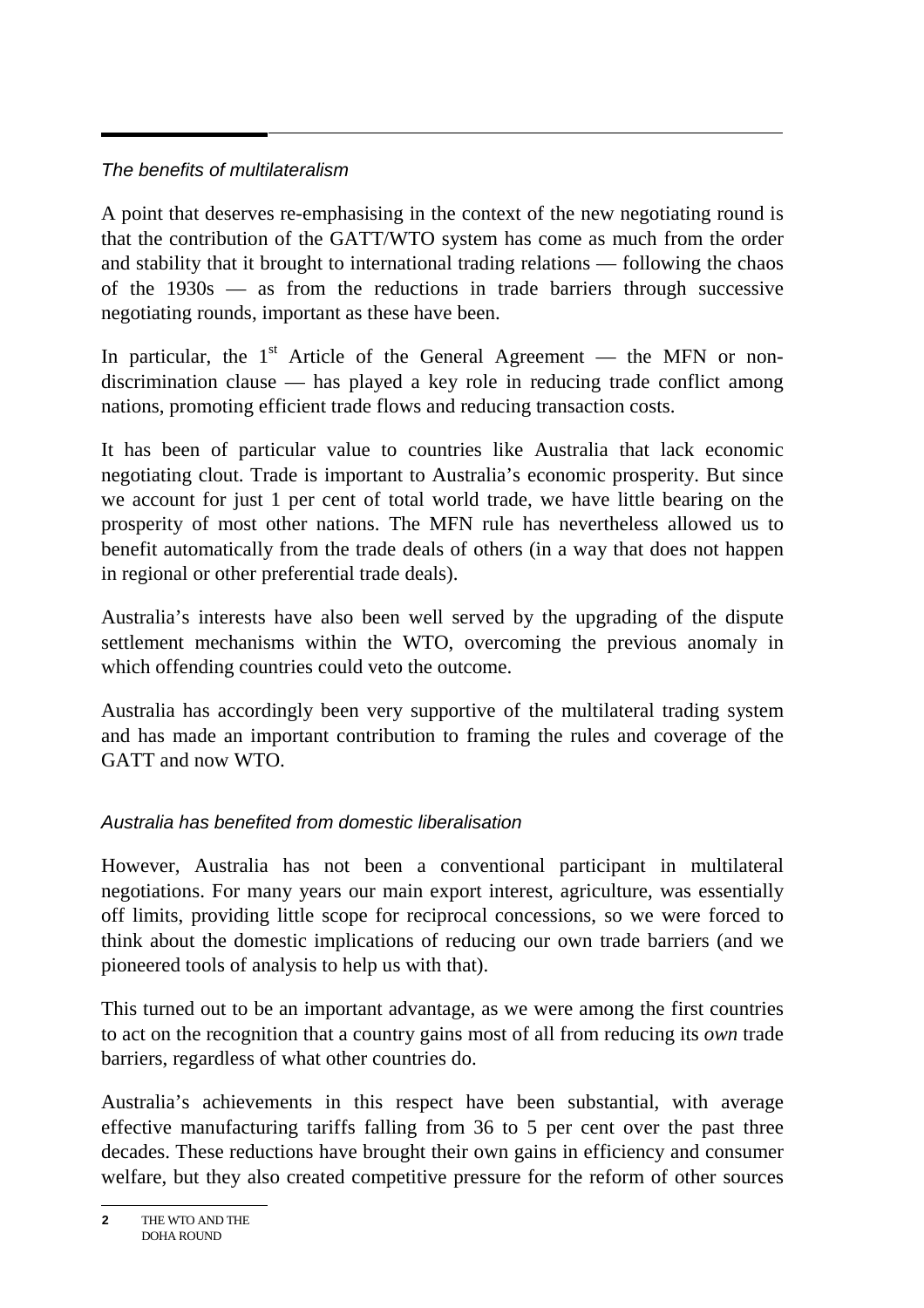of inefficiency within the economy, including in public utilities and other economic infrastructure and in labour markets.

The upshot has been an economy characterised since the early 1990s by historically strong productivity and income growth — and an unprecedented capacity to withstand external shocks.

Moreover Australia's pursuit of the domestic gains from unilateral liberalisation has not precluded us from participating in multilateral liberalisation efforts, where we have been able to enter into agreements to 'bind' our tariffs at lower rates — such bindings being the real object of WTO reciprocity.

The biggest problem we face as we enter the 'business' part of the Doha Round is that most other countries do not approach trade negotiation in this way. They typically see the gains coming from other countries' 'concessions', with only costs from their own. The very process of reciprocal liberalisation within the WTO encourages such a view.

#### Promoting awareness of the domestic gains

There is a fundamental need for a more balanced and informed debate within WTO member countries about the benefits as well as costs of reducing national barriers to trade. In the absence of more information about the costs of protection to the wider community, sectional interests in those countries — whether they be American steel millers, French cheese farmers or Japanese rice growers — will continue to meet with success at the cost of their own economies as well as ours.

This is clearly a domestic issue, residing in domestic institutions and domestic politics. Even so, there may be scope for Australia and like-minded countries to exert some influence.

One avenue that Australia has already tried is to sponsor research on the costs of protection to our trading partners. An important early effort in this vein was the Red Book on the domestic costs of the CAP, produced by the Bureau of Agricultural Economics back in 1985. It had an impact, but its influence on Europeans suffered from its association with a foreign interested party (us). However, we could seek to have more such work done within international agencies (some has been done, but not enough) or sponsor collaborative work with researchers within relevant countries, akin to the Global Study overseen by the Centre for International Economics some years back. (I might note here that the Productivity Commission and its predecessors have made a contribution in this area, including co-sponsoring with the USITC a forthcoming APEC workshop on non-tariff barriers.)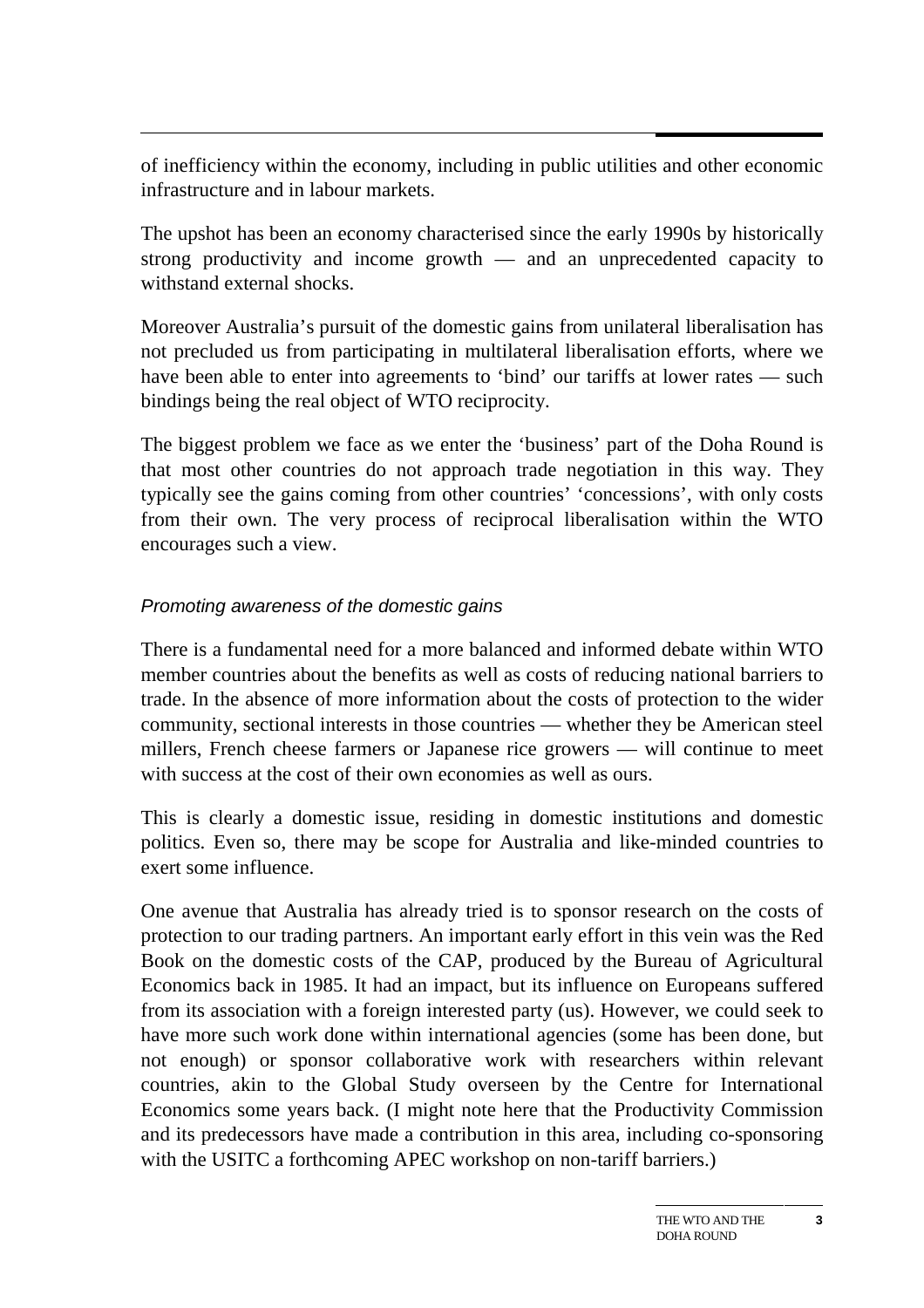A second and more fundamental approach to improving foreign acceptance of the benefits from reduced protection is *institutional* and was put forward in a submission to this Committee by Bill Carmichael and Ron Duncan last year. It is based on Australia's own experience in reforming its Tariff Board to undertake a greater role in assessing the costs of protection and promoting public awareness of the tradeoffs in different policy choices. An attempt was made to develop a WTO accord on such domestic transparency processes during the Uruguay Round, but it got side-lined during moves to create the Trade Policy Review Mechanism. There may be scope to revive it.

#### The opportunities of Doha

Clearly there is much at stake for Australia in the Doha Round. The agenda for the Round is broad and covers the key areas of interest to Australia. This breadth could prove very useful. In reciprocal negotiations, where countries seek to use gains in foreign access to build domestic support for liberalisation, it is important that the scope for tradeoffs be as wide as possible — including all products and sectors and that there is also a wide coverage of countries.

#### Agriculture – maybe this time?

Agriculture remains a priority issue for Australia, as well as for many developing countries. But it should also be a priority for the most protectionist developed countries — the EU, USA and Japan.

Such protection clearly hurts us, as it is focussed on the products in which Australian farmers are competitive on world markets — like beef, wheat, sugar and dairy. But these policies also impose major costs on the protecting countries. Commission staff have estimated that liberalisation of post-Uruguay Round agricultural trade barriers would provide a US\$50bn boost to global welfare. The bulk of these gains would accrue to North America, Europe and Japan, through a better allocation of their resources. But there would also be significant gains to Australia and New Zealand through terms of trade effects (higher export prices).

The Uruguay Round achieved little more than *tariffication* of agricultural protection — a nevertheless welcome advance in transparency (Japan's tariff on rice was set at 390 per cent!). Tangible benefits will now require reductions in those tariffs (including 'temporary' tariff quotas), as well as in production subsidies and export subsidies (the latter needing to be eliminated if rules for agricultural trade are to be brought into line with manufactures).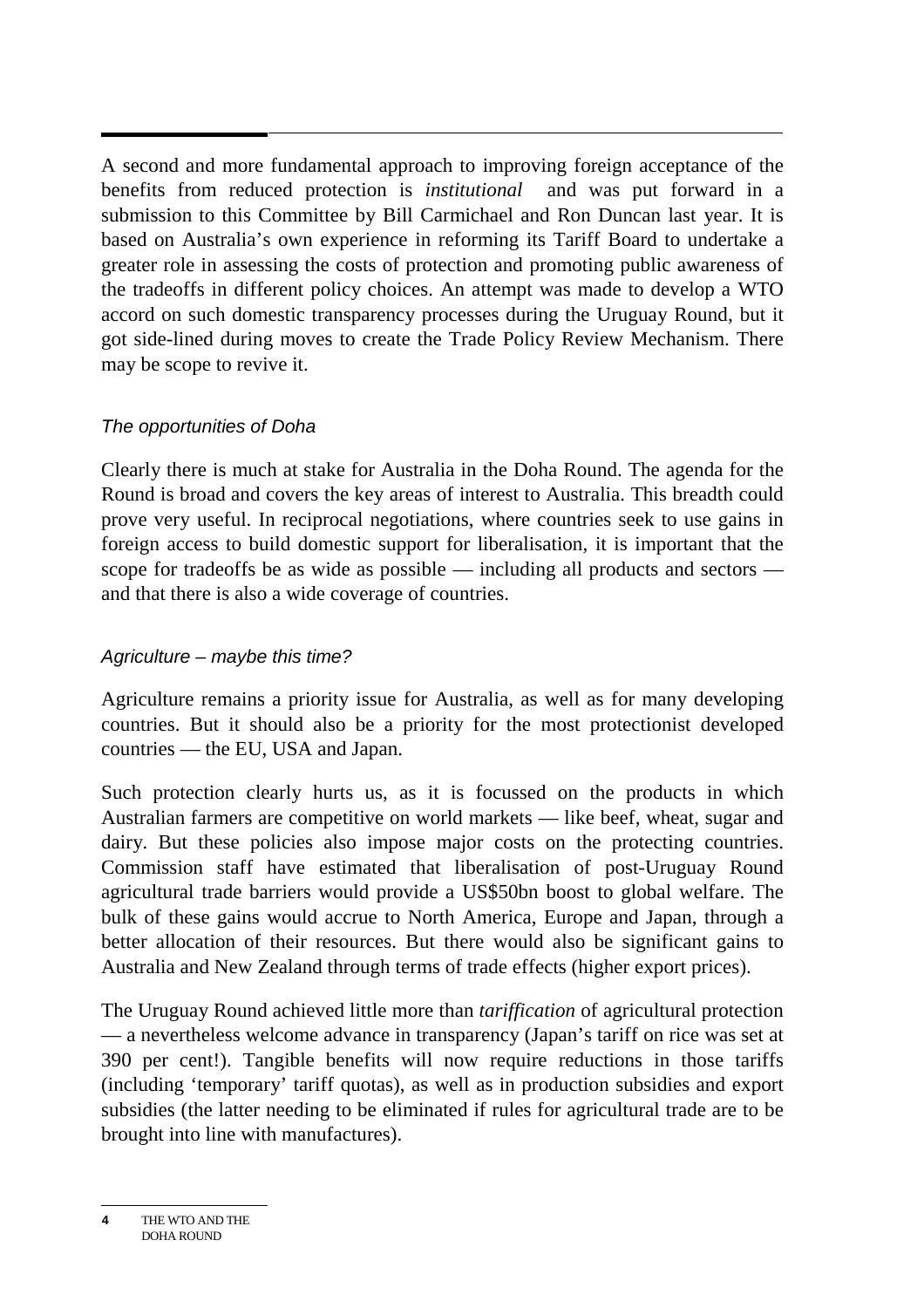If we downplay the USA's recent actions and pay more attention to its *words* (reversing the usual rule), things do look more promising this time around. The gains to Australia from implementation of the US agenda would be substantial (some back of the envelope figuring puts the global gains at roughly US\$40bn annually, 80 per cent of the total gains potentially available). However, the US offer is very firmly conditional on others coming to the party – and the EU is not emitting much enthusiasm at this stage. Moreover, the EU has sought to establish linkages with other complicated areas of the negotiations such as environmental labelling and geographical indications.

It could be that in this Development Round, the 'Big 3' might be encouraged to offer concessions if developing countries and other agricultural exporters like Australia (the Cairns Group) can exert sufficient collective pressure. Whether or not this happens, however, will inevitably still depend on the perceived quid pro quos.

#### Services tradeoffs

In this respect, a desirable feature of the Doha Round is not only its breadth but also the 'single undertaking' nature of the final outcome, allowing scope for tradeoffs across sectors. For example, services is an area of particular export interest to developed countries. It is also an area of trade where developing countries have the highest barriers and could make concessions that would not only be valued by others, but would also be of considerable benefit to themselves.

Recent modelling work by Commission staff, while still 'experimental', indicates the potential for global income gains of over US\$100bn annually from the elimination of post-Uruguay Round barriers to services trade, some \$2bn of which could accrue to Australia.

That said, liberalising services can be even more politically fraught than goods trade, given the equity and other non-economic dimensions of some services and the fact that barriers to trade are often embedded in domestic regulations which restrict competition from any source. However, where increased competition is found to be appropriate domestically, treating foreign service providers equally ('national treatment') will generally bring additional benefits, provided it is in step with domestic liberalisation.

Australia's own barriers to services imports are generally relatively low, with the exceptions of maritime services and some professional services (particularly legal services). Commission research suggests that some of the highest barriers overseas are in banking and telecommunications. These are areas where Australia has very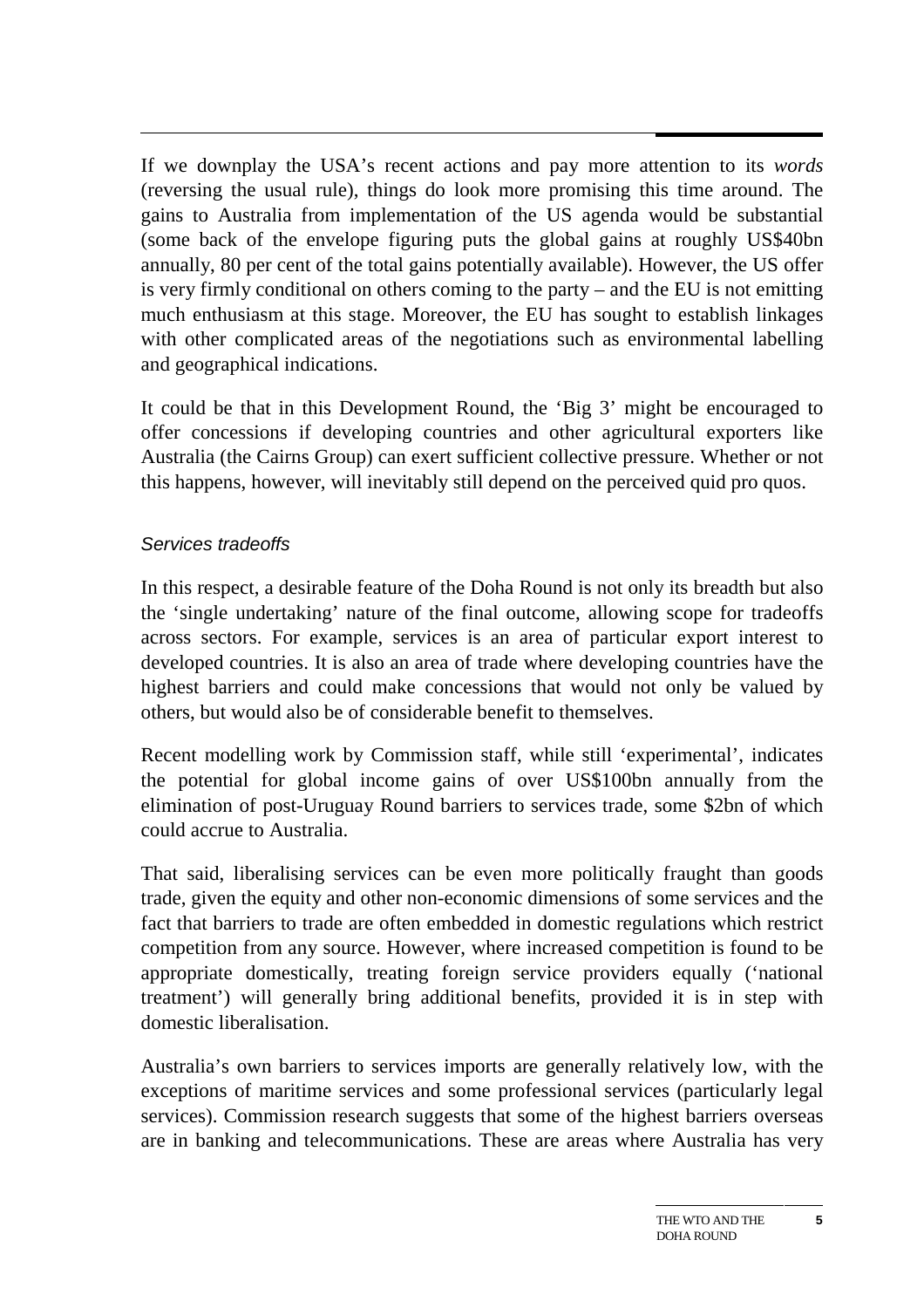low barriers of its own and would seem well placed to benefit from improved access to foreign markets.

## Developing countries should do their bit

While barriers to trade in manufactures are generally low in developed countries, there are exceptions, such as automotive and especially textiles, clothing and footwear (TCF). Further liberalisation in OECD countries would not only bring direct benefits to Australia, but also indirect benefits from the income gains to developing countries.

Information available to the Commission's current inquiry into post-2005 automotive assistance in Australia, confirms that the highest barriers to our automotive exports remain in developing countries. For example Thailand and Indonesia have tariff rates of 80 per cent, Malaysia (the outlier) on 300 per cent!

APEC commitments for developing countries do not really 'bite' until 2020. In the meantime, the Doha Round provides an important opportunity for achieving some liberalisation in those markets.

It should be said, however, that the WTO's 'special and differential treatment' provisions for developing countries are not conducive to progress. In what has been labelled the Development Round, it is counter-productive to perpetuate the myth that allowing developing countries extra scope to maintain their own trade barriers is pro-development. A perverse outcome for developing countries is that they have also experienced 'special and differential treatment' in *developed* markets, particularly in the TCF sector. Australia needs to support their efforts in the Doha Round to remedy this discrimination.

#### Influencing the rules

I have noted that Australia has had an important influence on the evolution of GATT/WTO rules and coverage. Indeed this influence has been disproportionate to our economic weight. We have been very well served in this by our trade officials in Canberra and Geneva.

One area in which Australia could make a further useful contribution in the Doha Round is Article 24, which is intended to constrain preferential trade arrangements, but has been quite ineffective.

The proliferation of bilateral agreements involving key trading partners, such as the USA, together with delays in the WTO, has led to a more accommodating stance on

**<sup>6</sup>** THE WTO AND THE DOHA ROUND